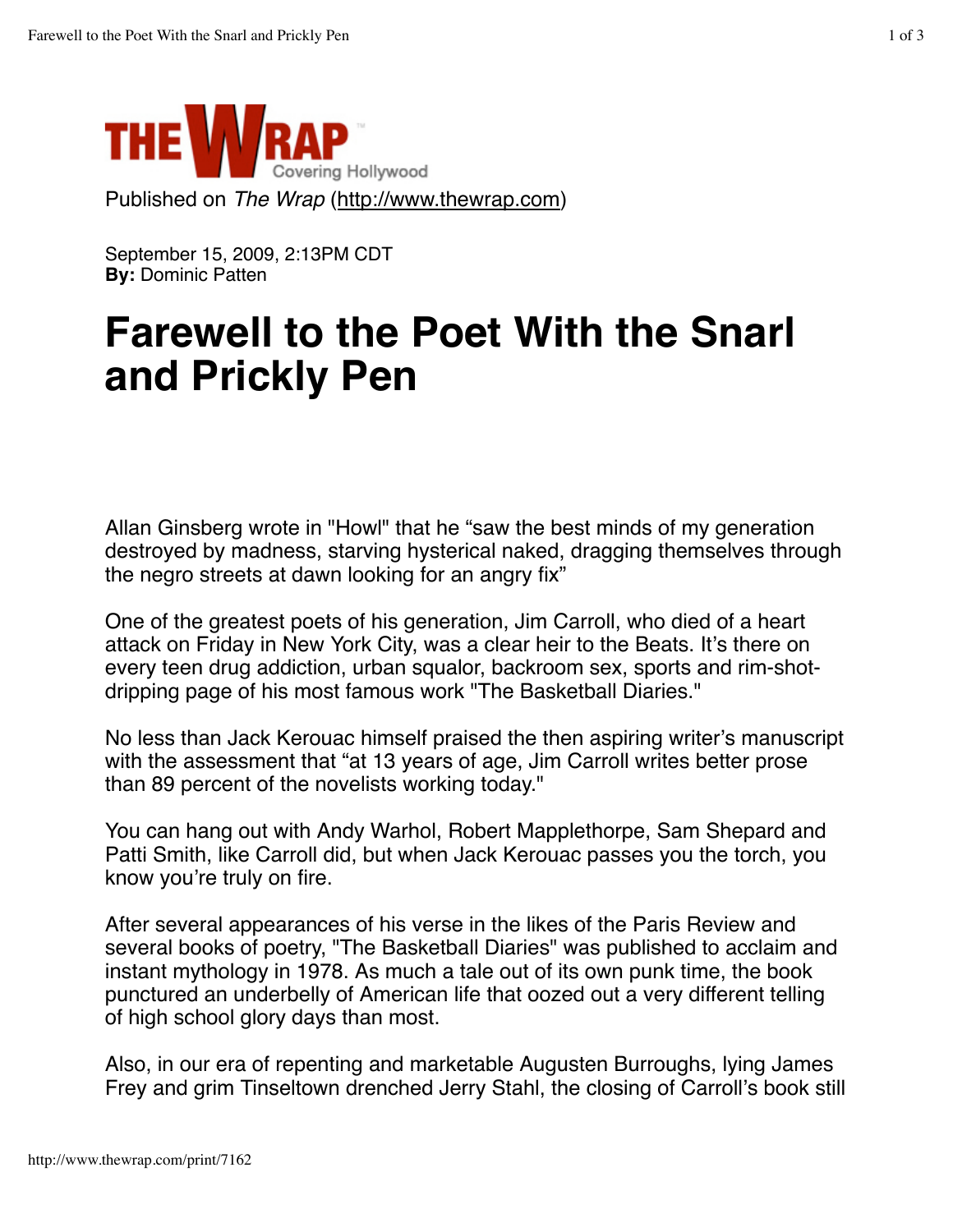cuts through the crap to hit a main vein of truth and consequence.

"Totally zonked, and all the dope scraped or sniffed clean from the tiny cellophane bags. Four days of temporary death gone by, no more bread," "The Basketball Diaries" reads. "Nice June day out today, lots of people probably graduating. I can see the Cloisters with its million in medieval art out the bedroom window. I got to go in and puke. I just want to be pure."

Razor thin, usually in leather, his red hair falling across his face, purity may or may not have come for Carroll, who spent years struggling with his drug addiction, but with "The Basketball Diaries," modern immortality certainly did.

It was no wonder that Carroll caught the attention of Rolling Stone guitarist and junkie icon Keith Richards who got the author a record deal and some further swagger. His first album, 1980's "Catholic Boy*,"* became a hit in all the right circles for the title track, "It's Too Late" and the infectious and disarmingly effortless "People Who Died," where Carroll documented the loves and loss of too many friends who spent too much time getting high in low places.

If Patti Smith was the Punk Poetess, Jim Carroll became the Poet with a snarl and a prickly pen. The follow up, 1982's "Dry Dreams*,"* had nowhere near the impact of the debut but it was no less the distinct voice of an American artist.